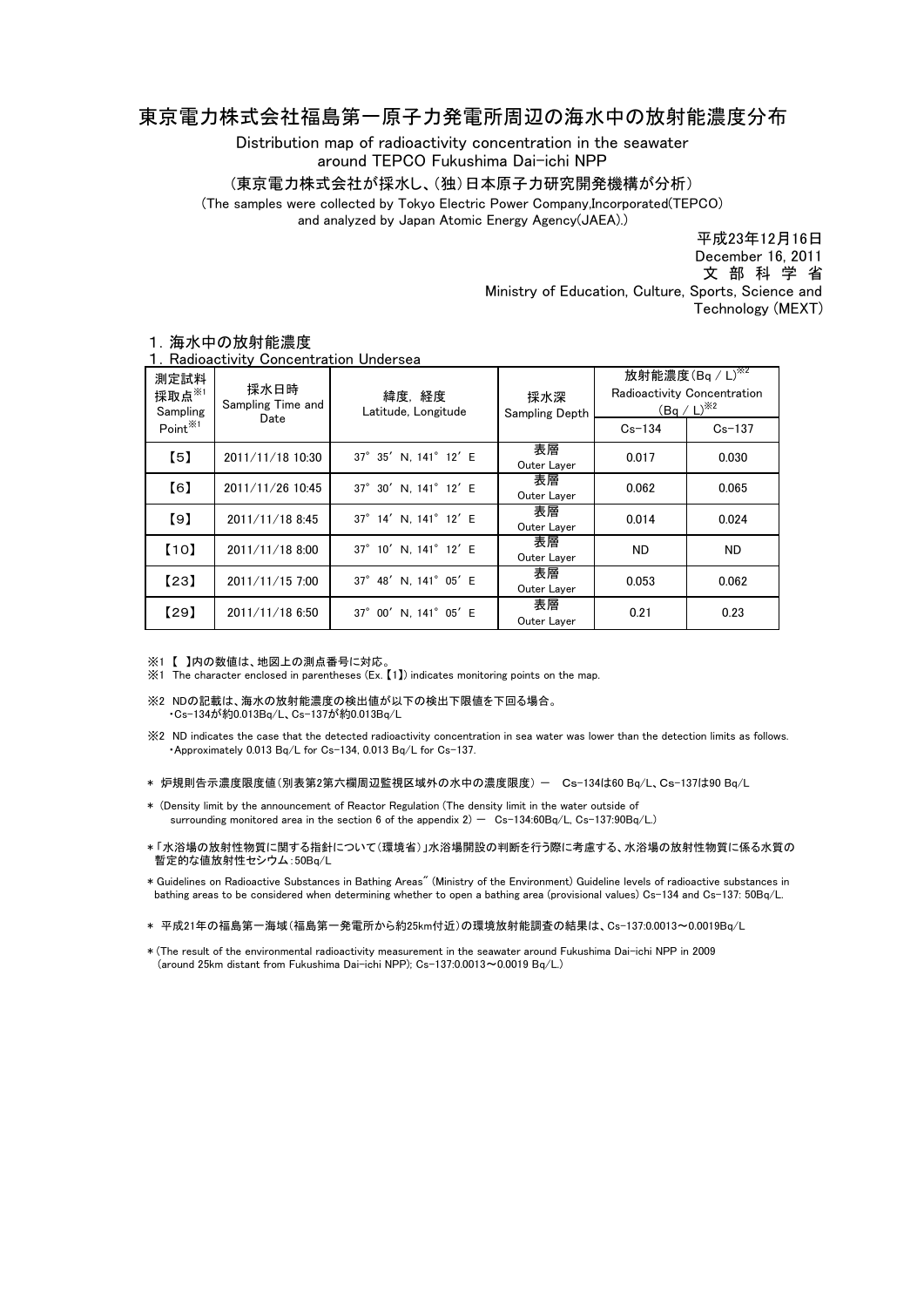

図中の■は東京電力(株)福島第一原子力発電所を示す

\*「水浴場の放射性物質に関する指針について(環境省)」水浴場開設の判断を行う際に考慮する、水浴場の放射性物質に係る水質の暫定的な値 放射性セシウム:50Bq/L

\*Guidelines on Radioactive Substances in Bathing Areas" (Ministry of the Environment) Guideline levels of radioactive substances in bathing areas to be considered when determining whether to open a bathing area (provisional values) Cs-134 and Cs-137: 50Bq/L \*独立行政法人日本原子力研究開発機構が分析。

\*Analyzed by Japan Atomic Energy Agency(JAEA).

※1 NDの記載は、海水の放射能濃度の検出値が以下の検出下限値を下回る場合。 ・Cs-134が約0.013Bq/L、Cs-137が約0.013Bq/L

※1 ND indicates the case that the detected radioactivity concentration in sea water was lower than the detection limits as follows. ・Approximately 0.013 Bq/L for Cs-134, 0.013 Bq/L for Cs-137.